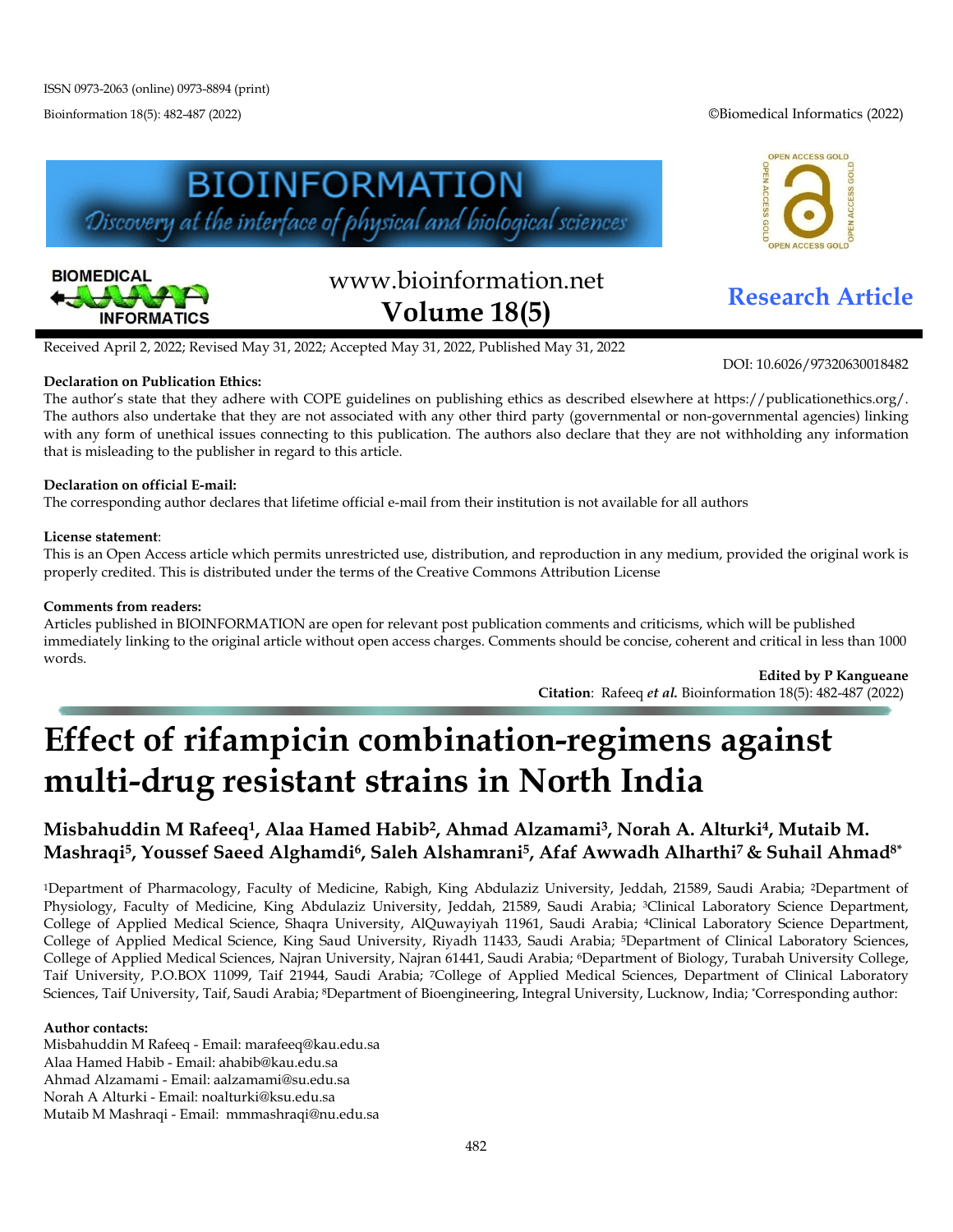Youssef Saeed Alghamdi - Email: ysghamdi@tu.edu.sa Saleh Alshamrani - Email: saalshamrani@nu.edu.sa Afaf Awwadh Alharthi - Email: a.awwadh@tu.edu.sa Suhail Ahmad - Email: ssbiotechnologist@gmail.com & suhailamd@iul.ac.in

#### **Abstract**

It is well-acknowledged that 'combination therapy' of antibiotics is indispensable for the treatment of patients suffering from serious bacterial infections. Therefore, it is of interest to collect data from the *in vitro* tests using 'rifampicin-cefotaxime' and 'rifampicintetracycline' combination regimens against multi drug resistant *Escherichia coli* and *Klebsiella pneumoniae* strains of nosocomial source in order to determine the effectiveness of the combination therapy. The minimum inhibitory concentration (MIC) values for cefotaxime, tetracycline and rifampicin antibiotics were found to be comparatively high for each of the antibiotics when given individually. However, carefully prepared combination-regimens exhibited significant inhibitory effect on the same bacterial isolates*.* DNA fragmentation study confirmed that 'rifampicin-cefotaxime' and 'rifampicin-tetracycline' combination-regimens could cause breakage of the bacterial DNA. Thus, we show that combination-regimens namely, 'rifampicin-cefotaxime' and 'rifampicin-tetracycline' were found to be capable of maintaining rifampicin susceptibility in the *E. coli* and *K. pneumoniae* strains. However, this susceptibility was not maintained by only rifampicin. More data using animal model experiments are needed for confirming and deriving translational benefits from these findings in future.

**Key words:** Antibiotic combinations; Cefotaxime; DNA fragmentation assay; *Escherichia coli*.

#### **Background:**

Infectious diseases occurring due to multidrug resistant Gramnegative bacteria are a major therapeutic challenge **[1, 2]** in community as well as hospital settings **[3]**. If we consider the population living in the developed nations, the average life tenure for an individual has increased. Albeit this augmented tenure is also coupled to many other health issues because of steep upsurge in the cases of obesity and diabetes. Accordingly, this has resulted in the rise of 'chronic wound-infections'. In USA, such infections had been estimated to touch some  $6.5 \times 106$  individuals and it was projected to produce a burden of 25 x 109 US\$ per annum, along with a high chance of further increase in the years to come **[4]**. In order to overcome/decrease the pace of drug-resistance, disease treatment employing 'combination-regimens' of carefully selected antibiotics is a routine practice in many health care centers **[5-7]**. This type of approach could lead to a sort of synergism thereby resulting in overall enhanced efficiency of the treatment as well as decrease in the total amount of each drug consumed. Moreover, the chance of many contra-indications could also be minimized. Most importantly, this could duly decrease the total expenditure incurred **[8, 9]**. Furthermore, it had been argued that using combination-regimens i.e. including more than one antibiotic, each having a different 'action-mode' and/or 'target' might reduce the chance of emerging drug-resistance while the treatment continued **[10]**. As far as the case of chronic infections is considered, it is of particular importance, as the drug-therapy associated with such treatment may be significantly prolonged. A couple of substitute approaches to increase the effectiveness of known antibiotic treatments against hardier bacteria had been also suggested. For instance, augmenting the drug-toxicity in a synergistic style by combining these antibiotics to other chemicals or to metals possessing dissimilar targets is quite a germane approach. This line of attack on bacteria expressively decreases the chance of appearance of bacteria which could concurrently resist both of the anti-bacterial **[11]**. Therefore, it is of interest to document data from the *in vitro* tests using 'rifampicin-cefotaxime' and 'rifampicintetracycline' combination regimens against multi drug resistant *Escherichia coli* and *Klebsiella pneumoniae* strains of nosocomial source in order to determine the effectiveness of the combination therapy.

#### **Materials and Methods:**

#### **Bacterial isolates:**

The bacterial strains (*E. coli* and *K. pneumoniae*) were obtained from cultured urines on selective media. We used the reference methods described by Cowan and Steel **[12]** to isolate and identify the bacterial strains.

#### **Broth-dilution test:**

We used an adapted protocol that was based on the famous macro broth dilution protocol as described by Ibrahim *et al.* **[13]** to establish the values for minimum inhibitory-concentration (MIC). Bacterial culture which was incubated for 12 hours in nutrient broth was diluted 100 folds using sterile nutrient broth (100μl of bacterial-cultures added to 10ml of nutrient broth that had 105cfu of bacteria). Progressively, we added increasing volumes of different concentration of antibiotics and their combinations to the test-tubes having the bacterial-cultures to measure the inhibitingconcentration in a particular tube inhibiting the bacterial-growth. These test-tubes were incubated at 37°C for 18-24 hours. We inspected these test-tubes for visible turbidity while the O.D. values were measured at a wavelength of 620nm. Sterile nutrient broth was used as a control. The minimum concentration which inhibited the visible-growth of the bacterial strains was noted as the corresponding MIC-value. Further, MICs for the selected antimicrobials were tested by HiComb MIC test strips (Hi-media, India).

#### **Agar well-diffusion test:**

Agar well-diffusion test was used to assess the antibacterial effects of the antibiotics and their combinations **[14]**. Nutrient-agar was duly added to all of the Petri-plates which had a diameter of 9 cm.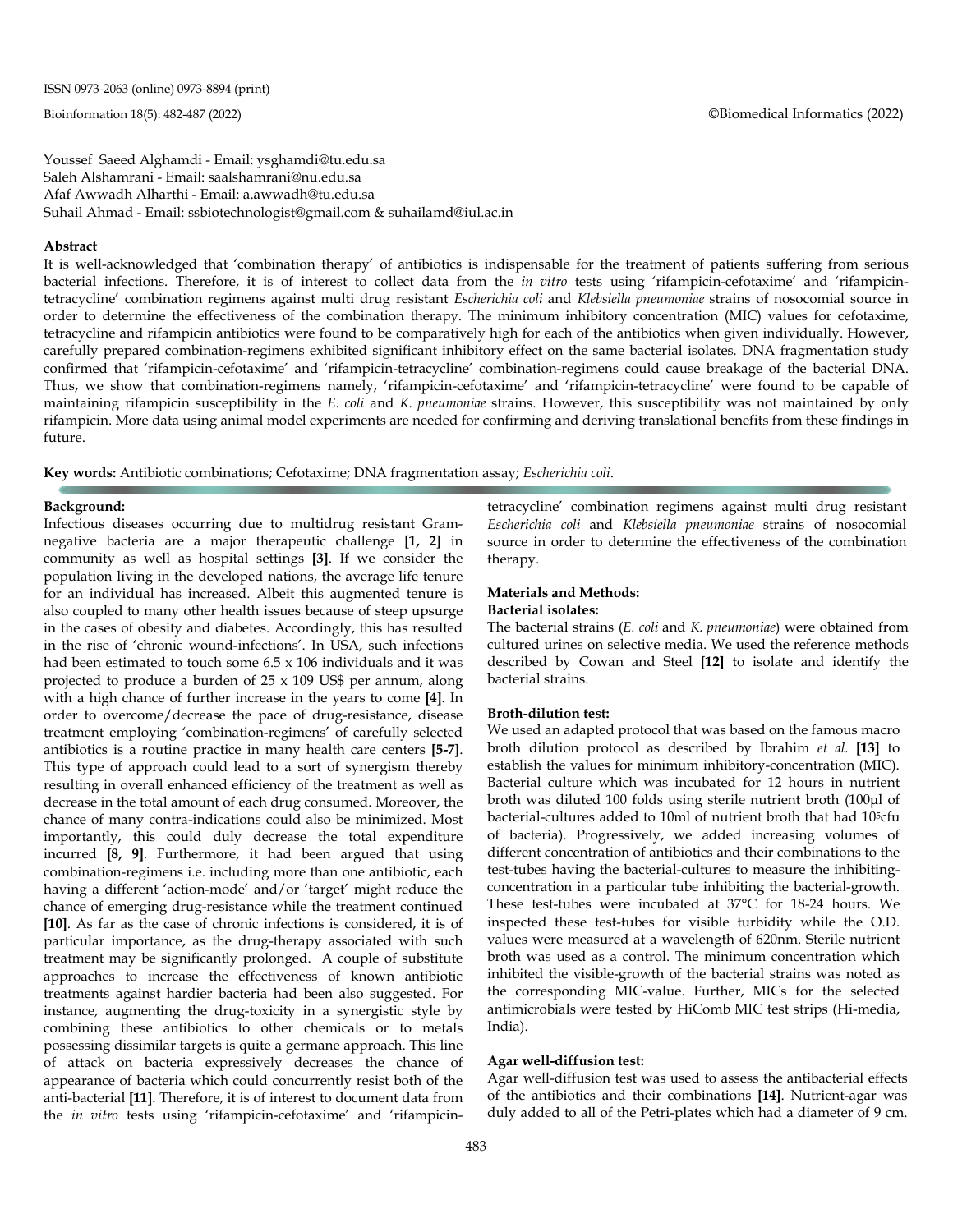After the solidification of the agar, pertinent number of wells, each having a 5 mm diameter, were prepared in the agar plate(s). 100μl (105cfu) of each of the diluted bacterial culture was inoculated onto the nutrient agar-plates with the aid of sterile cotton-swabs. Rifampicin, tetracycline, cefotaxime as well as their combinations (rifampicin-cefotaxime and rifampicin-tetracycline) were added to each of the bored wells in the agar plates. These were allowed to diffuse at normal room temperature for about 20 minutes. Postincubation at 37°C for 24h, all of the plates were scrutinized for 'growth inhibition-zones' along with duly measuring the respective zone-diameters.

#### **DNA fragmentation test:**

DNA fragmentation assay was carried out under stress conditions at different concentrations of cefotaxime, tetracycline and rifampicin and their combinations (rifampicin-cefotaxime and rifampicin-tetracycline) employing the method of Fernandez *et al.* **[15]**.

**Table 1:** Minimum inhibitory concentration of rifampicin, cefotaxime, tetracycline and their combinations (rifampicin-cefotaxime and rifampicin-tetracycline) against bacterial strains

| <b>Bacterial strain</b> | Minimum Inhibitory Concentration (mg/L) |       |            |                |         |  |
|-------------------------|-----------------------------------------|-------|------------|----------------|---------|--|
|                         | <b>CTX</b>                              | TET   | <b>RIF</b> | <b>RIF+CTX</b> | RIF+TET |  |
| $E.$ coli (E2)          | 15.62                                   | 7.81  | 31.25      | 1.95           | 0.97    |  |
| $E.$ coli (E3)          | 15.62                                   | 7.81  | 31.25      | 1.95           | 0.97    |  |
| $E.$ coli $(E1)$        | 15.62                                   | 31.25 | 7.81       | 0.97           | 1.95    |  |
| K. pneumoniae (K1)      | 31.25                                   | 7.81  | 15.25      | 0.97           | 1.95    |  |
| K. pneumoniae (K2)      | 15.62                                   | 31.25 | 7.81       | 1.95           | 3.9     |  |
| K. pneumoniae (K3)      | 7.81                                    | 15.62 | 31 25      | 195            | 39      |  |

\*The data refer to mean value of three replicates. RIF= Rifampicin,  $CTX = \text{Cefotaxime}$ , TET= Tetracycline

| Table 2: MICs of antibiotics used against E. coli and K. pneumonia |  |  |  |  |  |  |  |  |
|--------------------------------------------------------------------|--|--|--|--|--|--|--|--|
| $MIC$ (mg/L)                                                       |  |  |  |  |  |  |  |  |

#### **Antibiotics**

|              |      | E. coli isolates |                |      | K. pneumoniae isolates |                |
|--------------|------|------------------|----------------|------|------------------------|----------------|
|              | E1   | E2               | E <sub>3</sub> | K1   | K <sub>2</sub>         | K <sub>3</sub> |
| Aztreonam    | >2   | >2               | >2             | >2   | 1                      | >2             |
| Amikacin     | 8    | $\overline{4}$   | 8              | 8    | 8                      | $\overline{4}$ |
| Amoxycillin  | >240 | 240              | >240           | >240 | >240                   | 240            |
| Ceftazidime  | 256  | 256              | 64             | 256  | >256                   | 256            |
| Cefepime     | 128  | 128              | 32             | 32   | 128                    | 64             |
| Ceftriaxone  | 128  | 128              | >256           | 256  | 32                     | 256            |
| Ciprofloxine | 2    | >2               | 1              | >2   | 2                      | 2              |
| Streptomycin | 10   | 7.5              | 7.5            | 5    | 5                      | 10             |
| Erythromycin | 60   | 60               | 30             | 60   | 30                     | 30             |
| Amoxyclav    | 30   | 60               | 30             | 30   | 10                     | 60             |

#### **Results and Discussion:**

#### **Minimum inhibitory concentration (MIC) determination:**

Antibacterial activity of cefotaxime, tetracycline and rifampicinand their combinations (rifampicin-cefotaxime and rifampicintetracycline) were evaluated against Gram-negative (*E. coli* and *K. pneumoniae*) bacterial strains. MIC measurement was performed employing an adapted version of the famous macro-broth dilution protocol **[13]**. MIC values of cefotaxime, tetracycline and rifampicin were found to be individually high for *E. coli* and *K. pneumoniae* strains. The MIC-values of cefotaxime, tetracycline and rifampicin for *E. coli* (E1) were found to 15.625, 31.25, and 7.81 mg/L, respectively, whereas the same for *K. pneumoniae* (K1) were determined to be 31.25, 7.81, 15.62 mg/L, respectively. In contrast to this, the MIC value of rifampicin combined with cefotaxime or tetracycline was found to be comparatively low for *E. coli* and *K. pneumoniae* strains **(Table 1)**. MIC-values corresponding to 'rifampicin-cefotaxime' and 'rifampicin-tetracycline' combinations for *E. coli* (E1) were found to be 0.97 and 1.95 mg/L, respectively, whereas the same for *K. pneumoniae* (K1) were found to be 0.97 and 1.95 mg/L, respectively. Our results are consistent with the findings in another study where the author has described results of combination therapy of rifampicin with other antibiotics against multi drug resistant *Pseudomonas aeruginosa* isolates **[16]**. Furthermore, a combination of rifampicin with penicillin or ampicillin was established to exhibit a full synergistic bactericidal activity way back in 1982 by Tuazon *et al.* **[17]**. Further, the MICs of the different antibiotics were determined on both *E. coli* and *K. pneumoniae* isolates as presented in table 2 (**Figure 1**). Very high MICs were obtained for amoxycillin, ceftazidime, cefepime, erythromycin and ceftriaxone indicating that the studied strains were highly resistant to these antibiotics. The MICs of aztreonam, amikacin, ciprofloxine and streptomycin were moderate, but still in the resistant range. The MIC values obtained against different antibiotics in our study were in due agreement with earlier reports **[18-20]**.



**Figure 1:** A typical HiComb MIC test (Himedia, India). The basepoint of the balloon shaped region (marked with an arrow) corresponds to MIC of the test antibiotic.

#### **Determination of antimicrobial effect:**

The 'Zone of Inhibition'-tests revealed that all of the bacterial isolates (nosocomial strains of *E. coli* and *K. pneumoniae*) were not susceptible to the solo drugs i.e. rifampicin, cefotaxime and tetracycline*,* when given individually (**Table 3**). However, the antibiotic combination regimens exhibited significant inhibitory effect on *E. coli* as well as *K. pneumoniae* isolates*.* The zones of inhibition corresponding to 'rifampicin-cefotaxime' and 'rifampicin-tetracycline' combinations against *E. coli* (E1) were found to possess diameters of 20 and 17 mm, respectively; while the same for *K. pneumoniae* (K2) were found to have diameters of 19 and 17 mm, respectively. Therefore, it can be concluded that 'rifampicin-cefotaxime' and 'rifampicin-tetracycline' combinations displayed potent antimicrobial activity against the tested isolates. The zones of inhibition shown by cefotaxime, tetracycline*,*  rifampicin and their combinations (rifampicin-cefotaxime and cefotaxime-tetracycline) on *E. coli* and *K. pneumoniae* strains are shown in **Figure 2** and **Figure 3**. In a notable study which supports the findings described herein, the authors have reported that the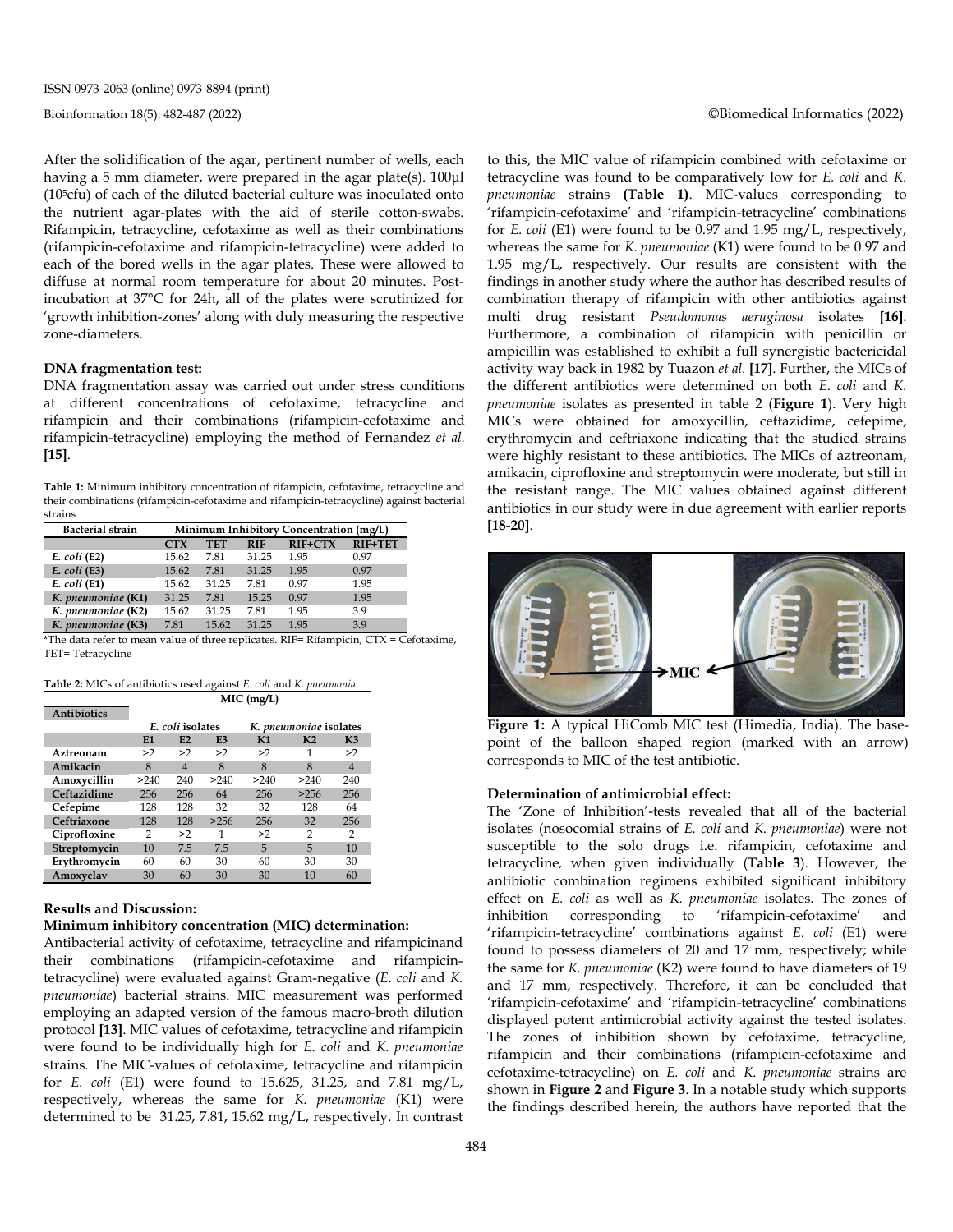Bioinformation 18(5): 482-487 (2022) ©Biomedical Informatics (2022)

combination of rifampicin with other selected antibiotics demonstrated full synergistic bactericidal activity **[17]**.

**Table 3:** Zones of inhibitionby cefotaxime, tetracyclineand rifampicinand their combinations (rifampicin-cefotaxime and rifampicin-tetracycline) on bacterial strains.

| S. No. | <b>Bacterial strain</b> | Zone of inhibition (mm) |         |            |           |         |
|--------|-------------------------|-------------------------|---------|------------|-----------|---------|
|        |                         |                         | RIF CTX | <b>TET</b> | $RIF+CTX$ | RIF+TET |
|        | $E. \text{ coli}$ (E1)  |                         | RR      | 20         |           |         |
| 2.     | $E.$ coli (E2)          | R                       | RR      | 19         | 18        |         |
| 3.     | $E.$ coli $(E3)$        | R                       | RR      | 16         | 17        |         |
| 4.     | K. pneumoniae (K1)      | R                       | RR      | 17         | 16        |         |
| 5.     | K. pneumoniae (K2)      | R                       | RR      | 19         | 17        |         |
| 6.     | K. pneumoniae (K3)      | R                       | RR      |            | 18        |         |

<sup>#</sup>The data is mean of three replicates; CTX = Cefotaxime, TET= Tetracycline, RIF= Rifampicin, R= Resistant

Rifampicin has a number of characteristics that might make it significantly effective when used in combination with other antibiotics, namely, its potent bactericidal activity **[21]**, modest activity against non-growing cells **[22]**, ability to penetrate the cells **[23]** and a variety of tissues and compartments, such as cerebrospinal fluid and bone **[24]**. Hence, our data supports the idea of designing 'rifampicin-cefotaxime' as well as 'rifampicintetracycline' combination regimens for the effective treatment of multidrug-resistant strains of *E. coli* and *K. pneumoniae* of clinical origin.



**Figure 2:** Zone of inhibition shown by rifampicin, cefotaxime, tetracycline and their combinations (rifampicin-cefotaxime and rifampicin-tetracycline) on *E. coli.*



**Figure 3:** Zone of inhibition shown by rifampicin, cefotaxime, tetracycline*,* and their combinations (rifampicin-cefotaxime and rifampicin-tetracycline) on *K. pneumoniae.*

#### **DNA fragmentation assay:**

DNA fragmentation study was carried out using rifampicin, cefotaxime, tetracycline and their combinations ('rifampicincefotaxime' and 'rifampicin-tetracycline') on DNA of the aforementioned bacterial isolates. We observed that rifampicincefotaxime and rifampicin-tetracycline combinations are lethal for bacterial DNA as shown in **Figure 4** and **Figure 5**. In fact, rifampicin acts by inhibiting the DNA-dependent-RNApolymerase, thereby preventing expression of the bacterial genes **[25]**. However, in the current study some extent of DNA fragmentation was also observed in cefotaxime and tetracycline treated isolates. Accordingly, Molina-Quiroz *et al.* **[26]** studied synergistic effect of tellurite/cefotaxime in *E. coli*. They showed that the tellurite/cefotaxime treatment caused cellular damage. Increased levels of intracellular superoxide and OH• produced by tellurite and cefotaxime, respectively, generated direct damage to DNA **[26]**. In contrast to this, tetracycline has been shown to induce SOS response in *Vibrio cholera* **[27].** The SOS response is an inducible pathway governing DNA repair that was first described in *E. coli* **[28]**.



**Figure 4:** DNA fragmentation showed by cefotaxime, tetracycline, rifampicin and their combinations (rifampicin-cefotaxime and rifampicin-tetracycline) on *E. coli*. M – Marker; Lane1 – Control; Lane2 – Cefotaxime; Lane3 – Tetracycline; Lane4 – Rifampicin; Lane5 – Rifampicin + Cefotaxime; Lane6 - Rifampicin + Tetracycline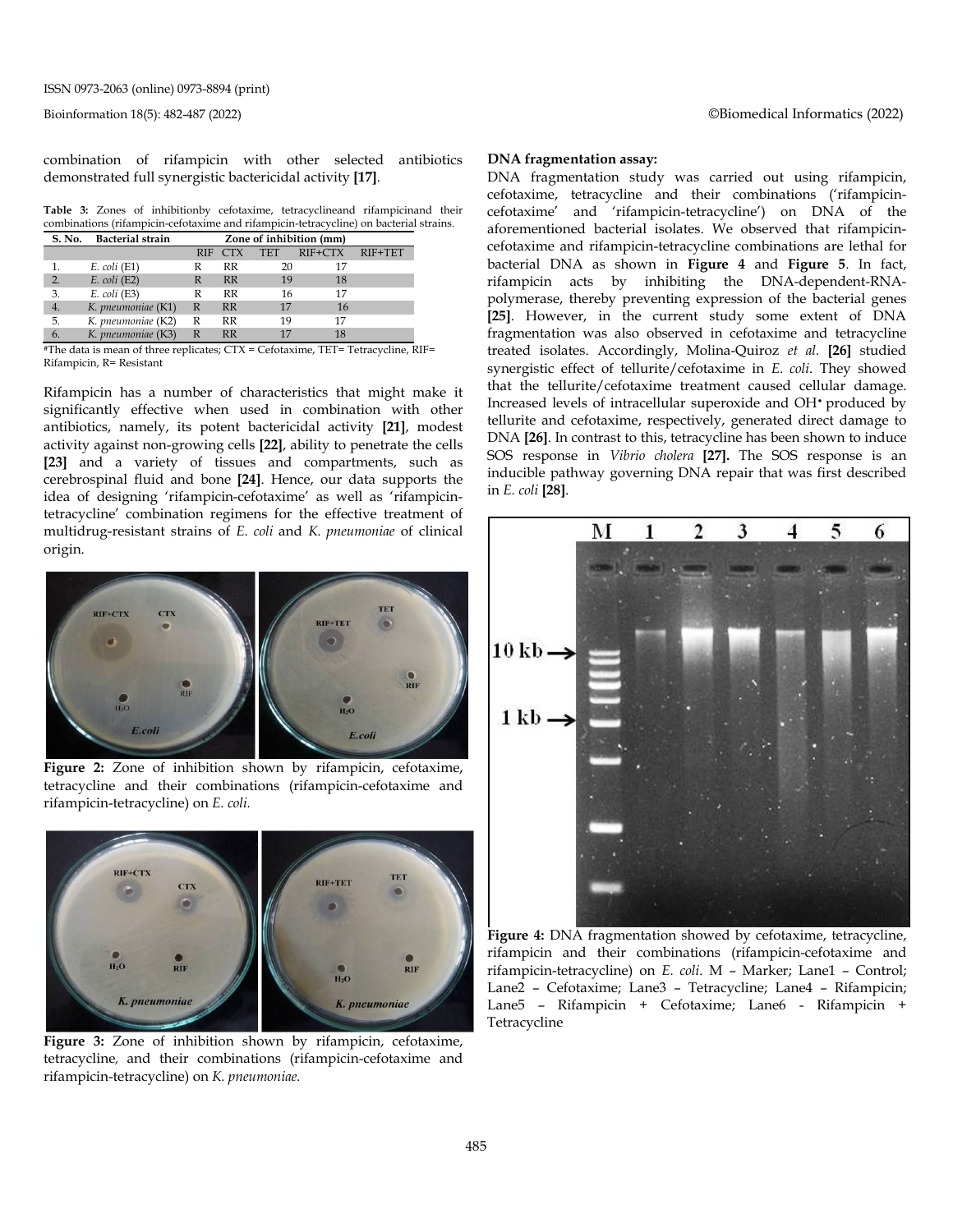ISSN 0973-2063 (online) 0973-8894 (print)



**Figure 5:** DNA fragmentation showed by rifampicin, cefotaxime, tetracycline and their combinations (rifampicin-cefotaxime and rifampicin-tetracycline) on *K. pneumoniae.* M – Marker; Lane1 – Control; Lane2 – Cefotaxime; Lane3 – Tetracycline; Lane4 – Rifampicin; Lane5 – Rifampicin + Cefotaxime; Lane 6 - Rifampicin + Tetracycline

Fragmentation of the Chromosomal-DNA might directly or indirectly relate to the phenomenon of death of the cell. As opposed to DNA-fragmentation concerning higher eukaryoticcells, fragmentation of the same in microbes has been explored to somewhat lesser extent. In fact, Chromosomal fragmentation of DNA of chromosomal origin might represent cell-death because this in turn is the outcome of substantial breaks in the double strand of the DNA. In higher-cells, the said observation might be a sequel to an active 'programmed-cell-death/apoptosis', where the DNA is cleaved via an activated endonuclease **[29]**. Else, this fragmentation could also occur passively by necrotic cell-death. However, the passive-type fragmentation of the DNA occurs more frequently in the microbes that get destroyed due to varied reasons. Nevertheless, researches indicate a feasibility of occurrence of 'programmed cell death/apoptosis' in single-celled bacterial pathogens as well **[30]**. In actual fact, bactericidal-drugs might activate an apoptosis like pathway. Scientists have noted that bactericidal-drugs could trigger the formation of hydroxyl-radicals which in turn could underpin cell death. It has been argued that tolerant-type bacteria, that are somewhat resistant to certain bactericidal-drugs, might actually be the bacteria that possess a disabled apoptotic pathway/program **[31]**.

#### **Conclusion:**

Combination-regimens of 'rifampicin-cefotaxime' and 'rifampicintetracycline' were found to be capable of maintaining rifampicin susceptibility in the *E. coli* and *K. pneumoniae* strains unlike solo rifampicin. More data from animal model experiments are needed for confirming and deriving translational benefits from these findings in future.

**Conflicts of interest:** The authors declare no conflict of Interest.

#### **References:**

- **[1]** Shaikh S *et al. Current Drug Metabolism* 2015 **16**:362. [PMID: 26419545]
- **[2]** Shaikh S *et al. Saudi journal of biological sciences* 2015 **22**:90. [PMID: 25561890]
- **[3]** Shaikh S *et al. Lett Appl Microbiol* 2016 **62**:419. [PMID: 26997253]
- **[4]** Sen CK *et al. Wound Repair Regen* 2009 **17**:763.[PMID: 19903300]
- **[5]** Susanto BO *et al. Clin PharmacolTher* 2020 **108**:274 [PMID: 32080839]
- **[6]** Rao GG et al. Clin Microbiol Infect 2018 **24**:689 [PMID:29269090]
- **[7]** Tang HJ *et al. Antimicrob Agents Chemother* 2013 **57**:5717 [PMID: 23959320]
- **[8]** Boyd N & Nailor MD. *Pharmacotherapy* 2011 **31**:1073. [PMID: 22026395]
- **[9]** El-Hafi B *et al. J Infect Dev Ctries* 2018 **12**:14. [PMID: 31804989]
- **[10]** Rahal JJ. *Clin Infect Dis 2006* **43**:95.[PMID: 16894522]
- **[11]** Mitchell G *et al. J Antimicrob Chemother*2012 **67**:559. [PMID: 22129590]
- **[12]** Cowan SF & Steel KJ. Manual for the Identification of the Medical Bacteria, Cambridge, UK Cambridge University Press, 1970.
- **[13]** Ibrahim MB *et al. J Pharm Res Dev* 1997 **2**:20.
- **[14]** Okeke MI *et al. J Ethnopharmacol* 2001 **78**:119. [PMID: 11694355]
- **[15]** Fernández JL *et al. Appl Environ Microbiol* 2008 **74**:5925. [PMID: 18689511]
- **[16]** Hu YF *et al. BMC Infect Dis* 2016 **16**:444. [PMID: 27553962]
- **[17]** Tuazon CU *et al. Antimicrob Agents Chemother* 1982 **21**:525. [PMID: 6808911]
- **[18]** Shaikh S *et al. Iranian Journal of Science & Technology* 2017 **41:**1011 [https://doi.org/10.1007/s40995-017-0340-8].
- **[19]** Faheem M *et al. PLoS One* 2013 **8**:e56926. [PMID: 23437273]
- **[20]** Shaikh S *et al. Saudi Journal of Biological Sciences* 2015 **22**:37. [PMID: 25561881]
- **[21]** Maltempe FG *et al. Tuberculosis (Edinb)* 2017 **104**:24. [PMID: 28454646]
- **[22]** Sala C *et al. Antimicrob Agents Chemother* 2010 **54**:4150. [PMID: 20679505]
- **[23]** Dartois V. *Nature reviews Microbiology* 2014 **12**:159. [PMID: 24487820]
- **[24]** Spellberg B & Lipsky BA. *Clin Infect Dis* 2012 **54**:393. [PMID: 22157324]
- **[25]** Hartmann G *et al. BiochimBiophys Acta* 1967 **145**:843.[PMID: 4863911]